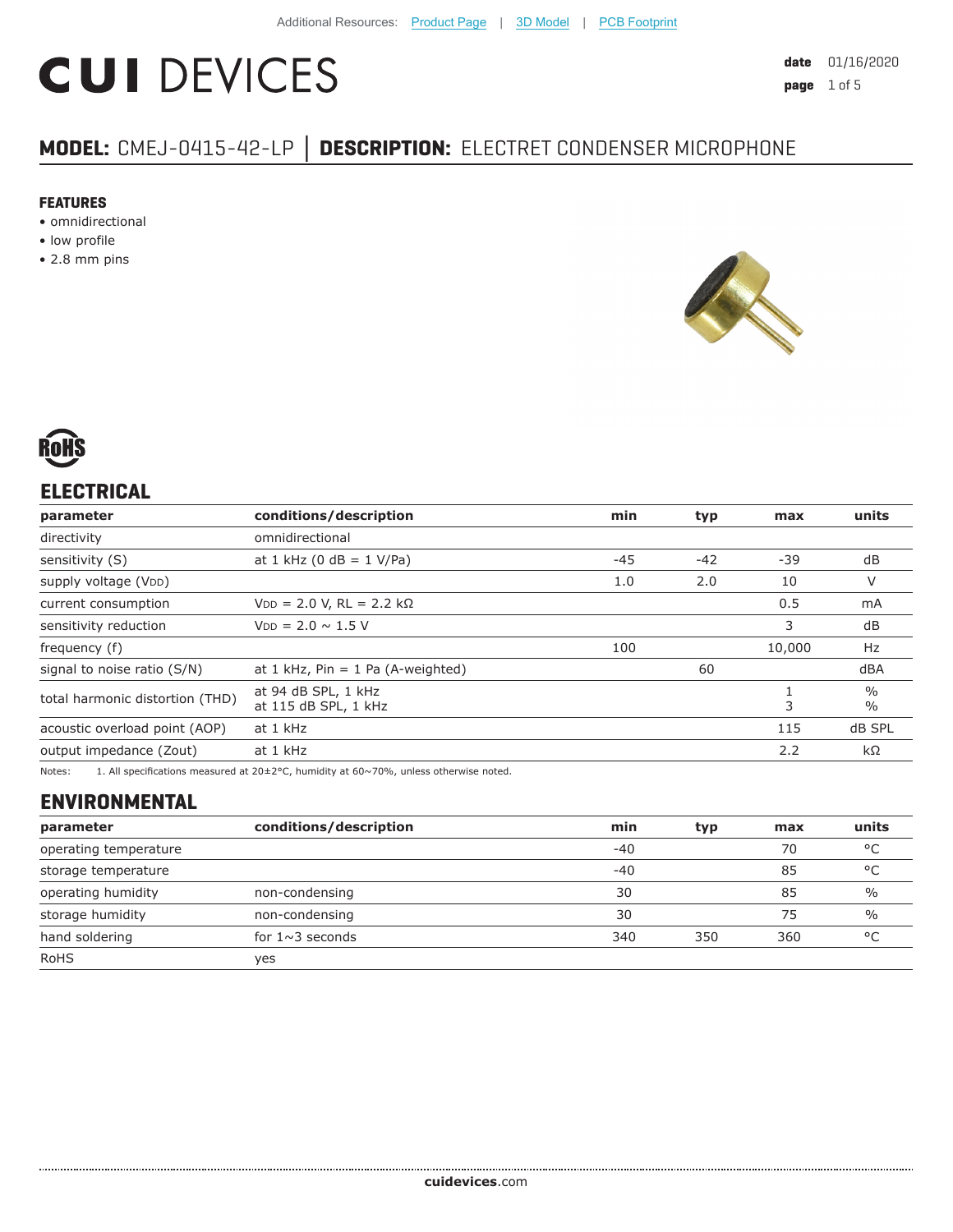0.25 $\pm$ 0.05

#### **MECHANICAL**

| parameter     | conditions/description  | min | typ  | max | units |
|---------------|-------------------------|-----|------|-----|-------|
| dimensions    | $\varnothing$ 4.0 x 1.5 |     |      |     | mm    |
| acoustic port | top                     |     |      |     |       |
| terminals     | pins                    |     |      |     |       |
| weight        |                         |     | 0.08 |     |       |

### **MECHANICAL DRAWING**

units: mm tolerance: ±0.2 mm

| <b>TERMINAL CONNECTIONS</b> |                 |  |  |
|-----------------------------|-----------------|--|--|
| TFRM.                       | <b>FUNCTION</b> |  |  |
|                             | Output $(+)$    |  |  |
| $\mathcal{L}$               | $GND$ $(-)$     |  |  |





#### Recommended PCB Layout Top View



,,,,,,,,,,,,,,,,,,,,,,,  $3.5 \pm 0.05$ 4.0 $\pm$ 0.2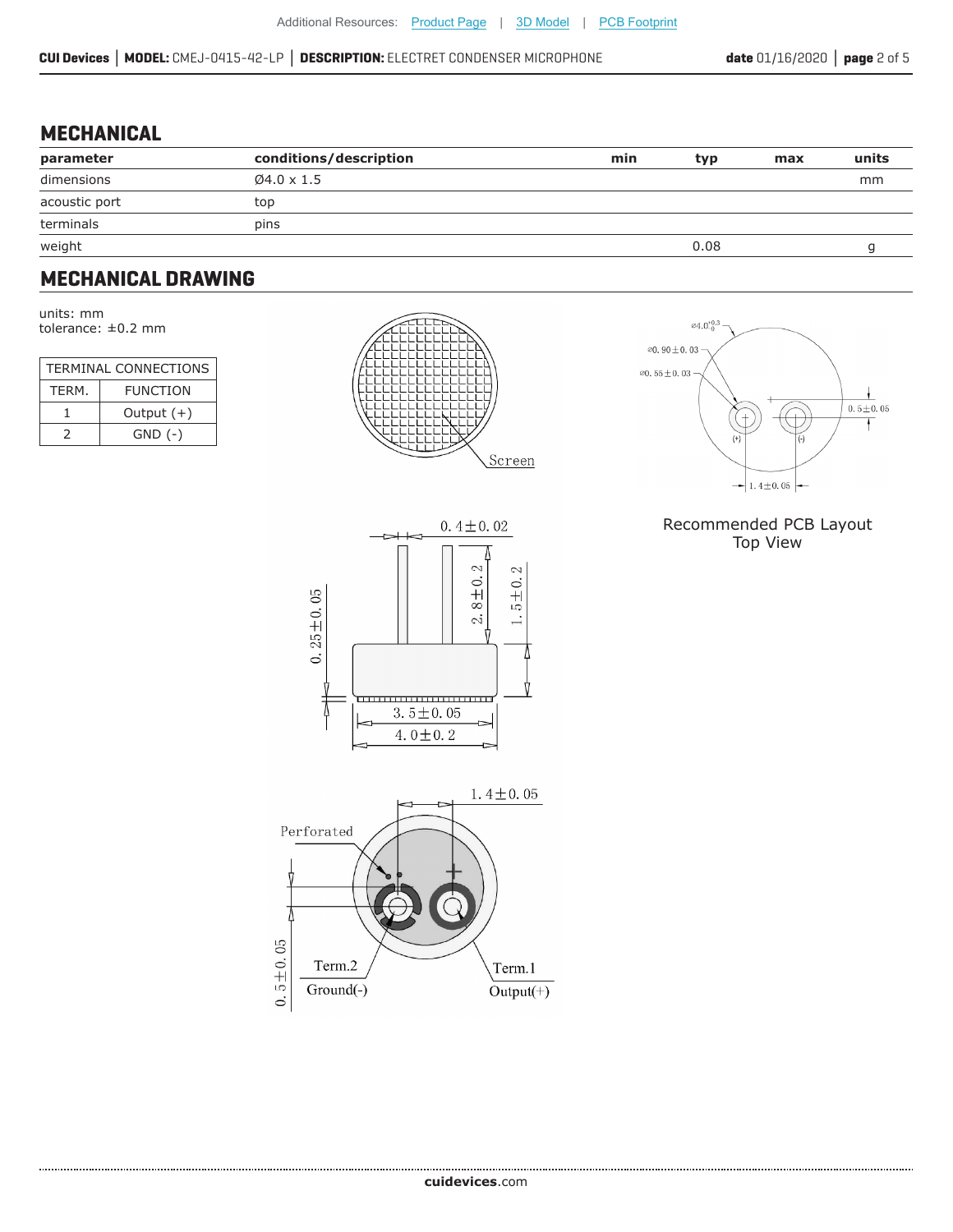# **FREQUENCY RESPONSE CURVE**



## **APPLICATION CIRCUIT**

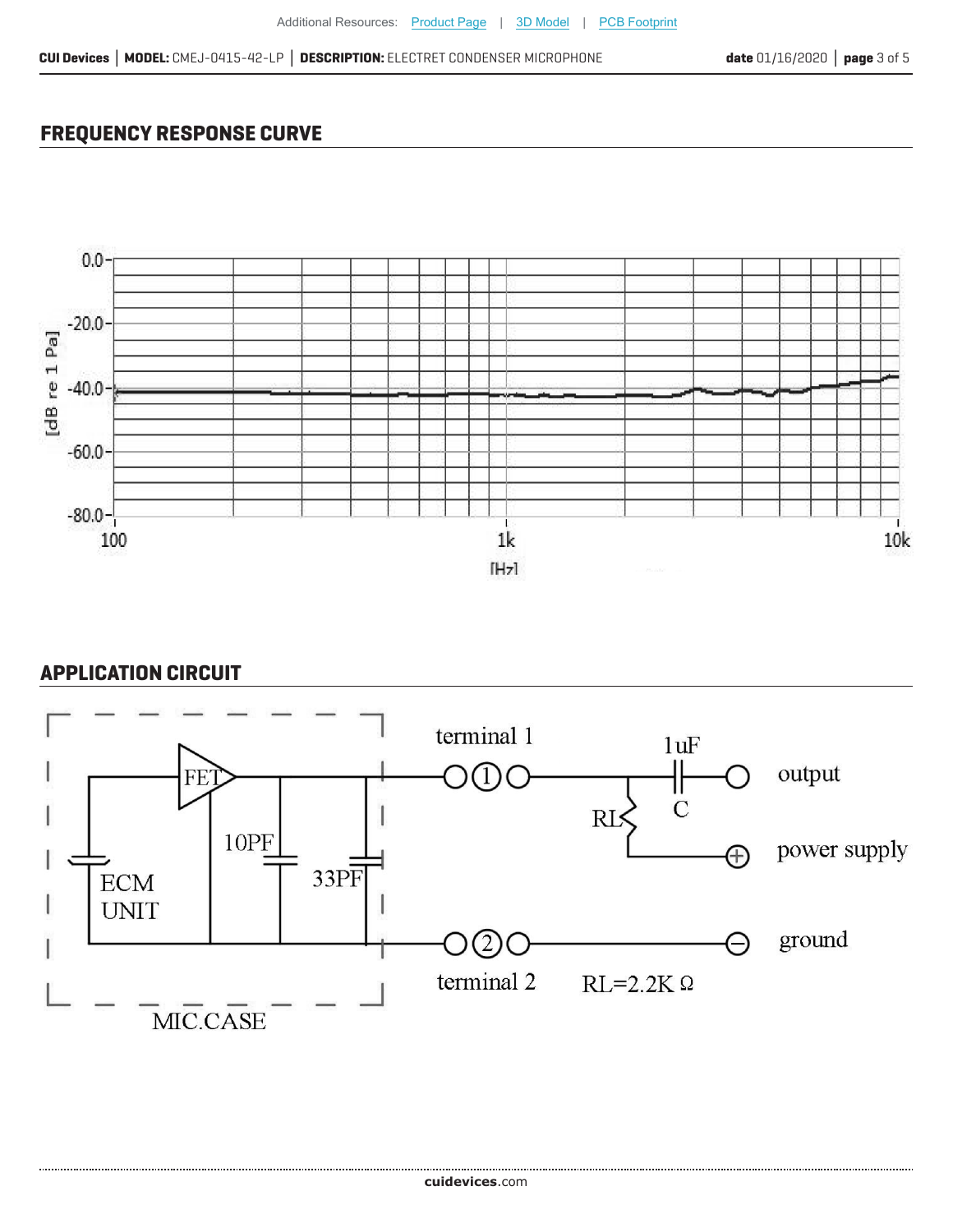**CUI Devices │ MODEL:** CMEJ-0415-42-LP **│ DESCRIPTION:** ELECTRET CONDENSER MICROPHONE

#### **PACKAGING**

Carton QTY: 10,000 pcs